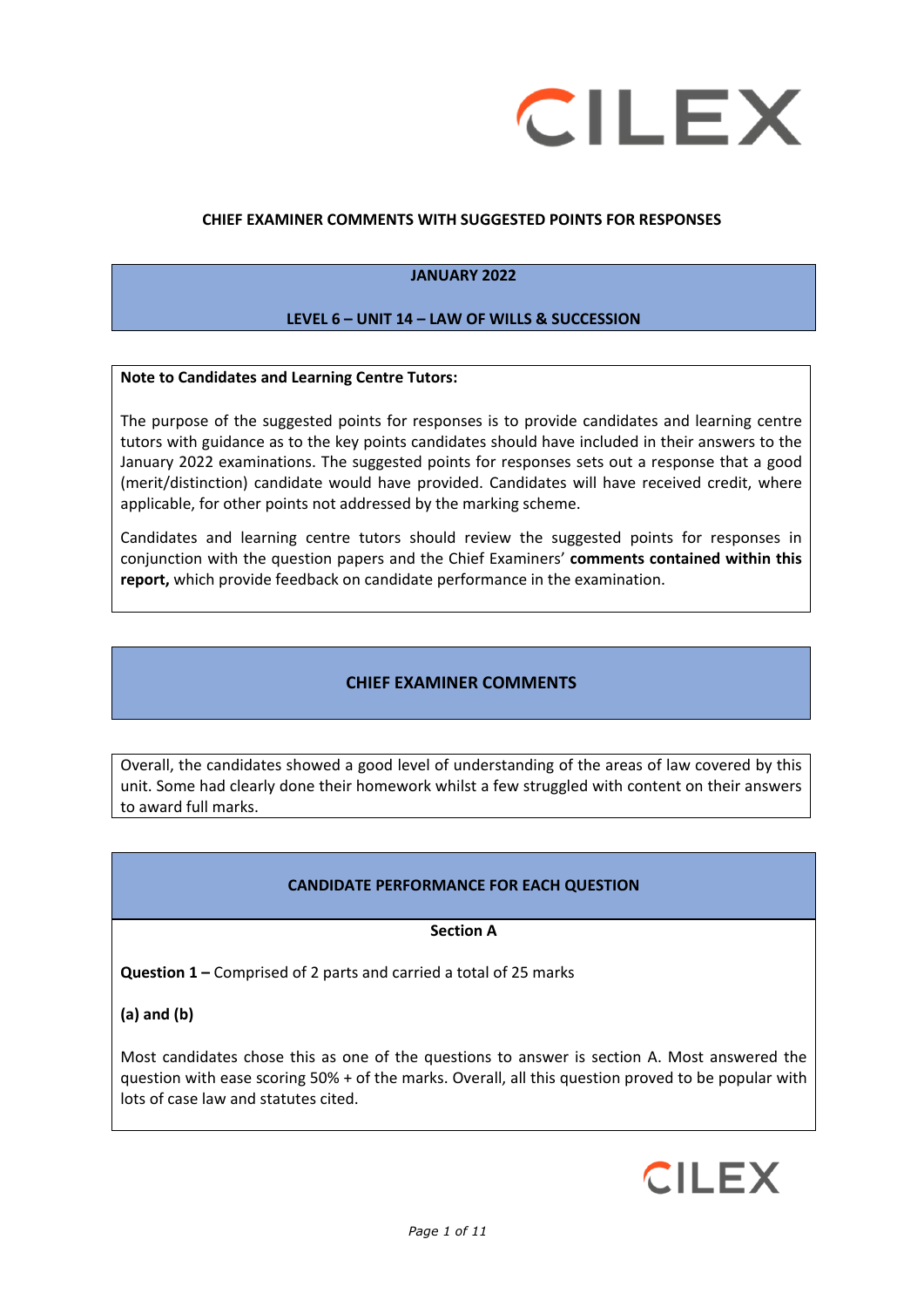**Question 2 –** comprised of 2 parts and carried a total of 25 marks

# **(a) and (b)**

This question was not as popular as question 1 and those that answered it failed to get full marks. This was a weak area for the candidates.

Good attempt by those that chose this question.

## **Question 3**

This was a single question and carried 25 marks. Most candidates chose this question and the majority of them answered it well with a handful who failed to cite case law or statute.

## **Question 4**

This was a single question and carried 25 marks. Again, most candidates chose this question and the majority of them answered it well with a handful who failed to cite case law or statute.

#### **Section B**

**Question 1 –** comprised of 3 parts and carried a total of 25 marks

## **(a)**

Most candidates chose this as one of the questions to answer is section B. Most answered the question with ease scoring 50% + of the marks. Candidates struggled to use the term letters of administration with Will annexed with the majority using the term 'Grant' instead of letters of administration.

#### **(b)**

Most candidates were able to correctly explain the impact on the gifts but very few cited any case law.

**(c)** A good attempt at this question but it was the weakest of the three parts to this question.

Overall all this question proved to be popular with lots of case law and statutes cited.

## **Question 2**

This was a single question which carried 25 marks.

This question was not popular with the candidates with only a handful choosing to answer it. Those that did made a good effort but did not achieve maximum marks.

#### **Question 3**

This was a single question which carried 25 marks.

This was also a popular question and answered very well. Lots of statutes and case law cited.

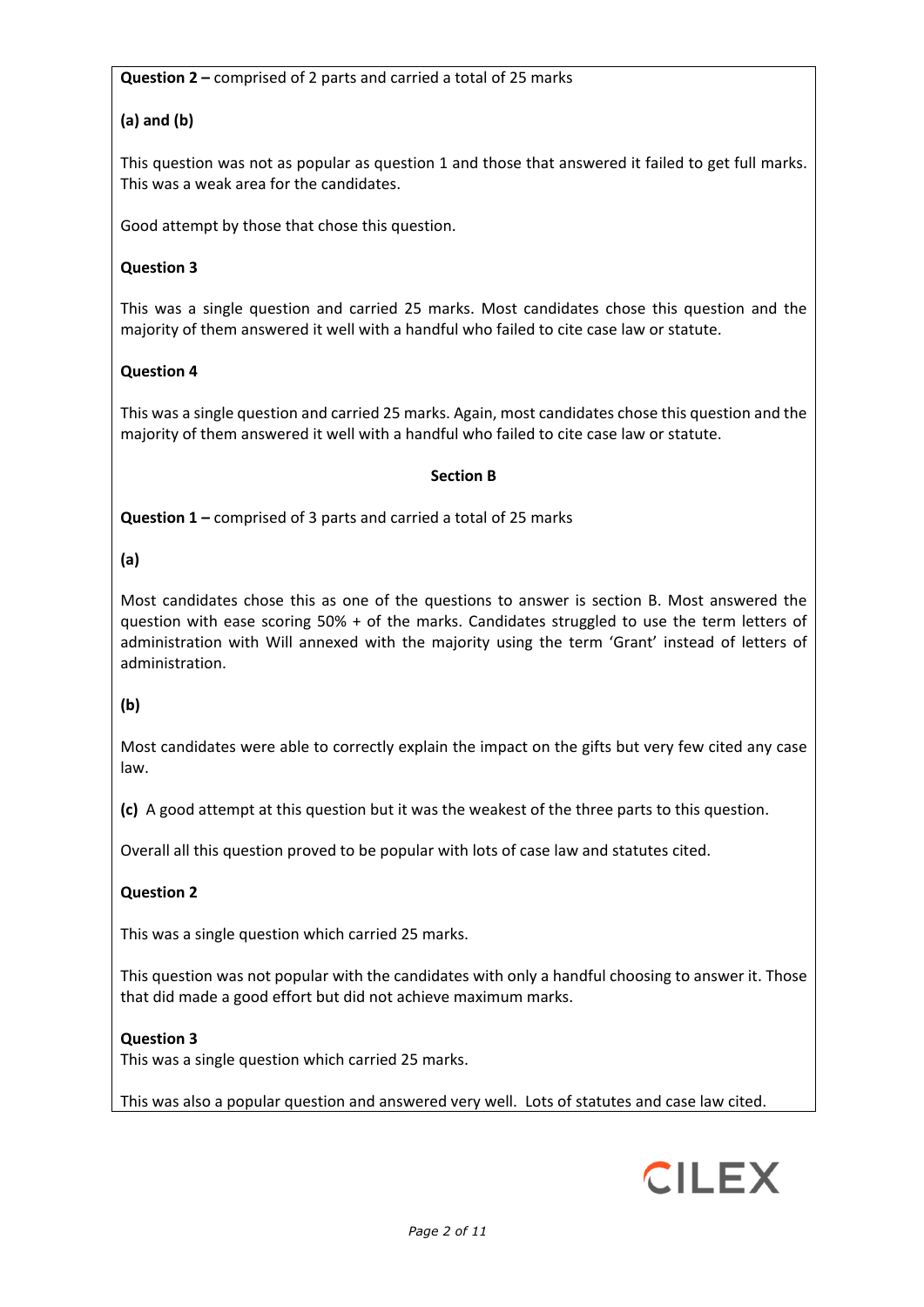## **Question 4**

This was a single question which carried 25 marks.

Again, this was a popular question and answered very well. Not many statutes or case law cited.

# **SUGGESTED POINTS FOR RESPONSE**

## **LEVEL 6 – UNIT 14 – LAW OF WILLS & SUCCESSION**

## **SECTION A**

| Question | <b>Suggested Points for Responses</b>                                                                                    | <b>Max</b>   |
|----------|--------------------------------------------------------------------------------------------------------------------------|--------------|
| Number   |                                                                                                                          | <b>Marks</b> |
| 1(a)     | Reference to s9 Wills Act 1837(WA) as amended by s17<br>$\bullet$                                                        | 19           |
|          | Administration of Justice Act 1982 (AJA).                                                                                |              |
|          | A Will must be in writing in ink or pencil In the Goods of Adams<br>$\bullet$                                            |              |
|          | [1872]                                                                                                                   |              |
|          | Can be on any material Hodson v Barnes [1962]<br>$\bullet$                                                               |              |
|          | Be in any language Kell v Charmer [1856]<br>$\bullet$                                                                    |              |
|          | Explanation of the definition of 'signature' Re Cook [1960]<br>$\bullet$                                                 |              |
|          | The position of the 'signature' Wood V Smith [1993] and<br>$\bullet$                                                     |              |
|          | <b>Weatherhill v Pearce [1995]</b>                                                                                       |              |
|          | Signature 'made or acknowledged' in the presence of two<br>$\bullet$                                                     |              |
|          | witnesses Casson v Dade [1781] Sherrington v Sherrington<br>[2005]                                                       |              |
|          | Requirements of the witnesses' signatures Payne and Another v                                                            |              |
|          | Payne [2018]                                                                                                             |              |
|          | Reference to privileged Wills as an exception to these formal<br>$\bullet$                                               |              |
|          | requirements s11 WA, In the Estate of Stanley [1916], Re                                                                 |              |
|          | Wingham [1949], Re Stable [1919], In the Estate of Knibbs                                                                |              |
|          | [1962] and In the Estate of Rapley (Deceased) [1983]                                                                     |              |
|          | Reference to other factors that could affect the validity of a Will<br>$\bullet$                                         |              |
|          | for example:                                                                                                             |              |
|          | a. Force or fear                                                                                                         |              |
|          | b. Fraud Re Edwards [2007] Wilson v Joughlin [1866]                                                                      |              |
|          | Vaughan and Others v Vaughan [2002]                                                                                      |              |
|          | c. Undue influence Hall v Hall [1868]                                                                                    |              |
|          | Reference to age ie 18 years.                                                                                            |              |
|          | Discussion of "presence" and case e.g. Brown v Skirrow<br>$\bullet$                                                      |              |
|          | <b>Attestation clause</b><br>$\bullet$                                                                                   |              |
| 1(b)     | Reference to s1 Mental Capacity Act 2005 (MCA) and the two<br>$\bullet$                                                  | 6            |
|          | stage test a. A person must be assumed to have capacity unless                                                           |              |
|          | it is established that they lack it and a person is not to be                                                            |              |
|          | treated as unable to make a decision merely because they have                                                            |              |
|          | made an unwise decision                                                                                                  |              |
|          | S2 MCA provides that a person lacks capacity if at the material<br>time they are unable to make a decision because of an |              |
|          |                                                                                                                          |              |
|          | impairment of the mind                                                                                                   |              |

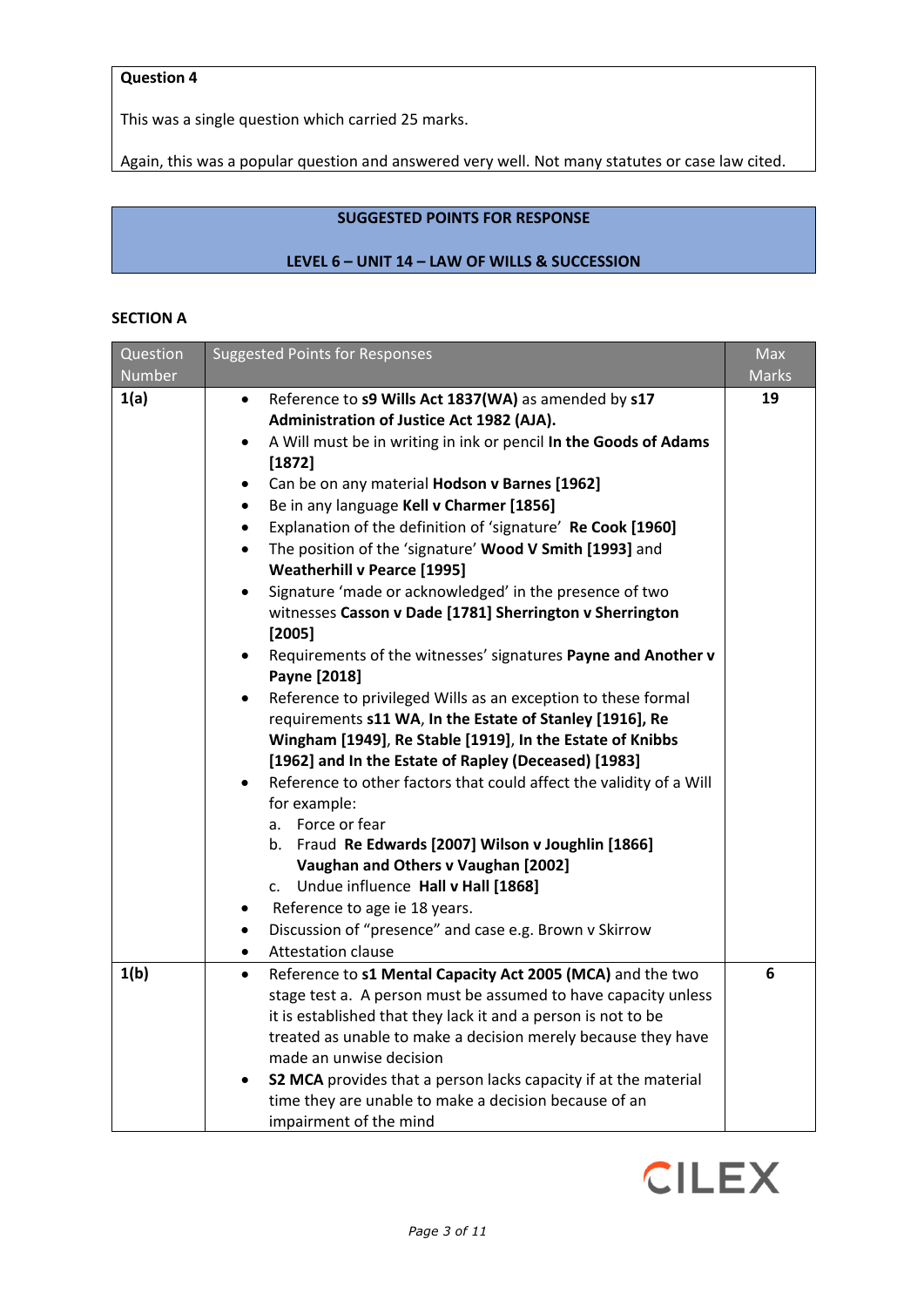| $\bullet$ | their behaviour which might lead to others making unjust<br>assumptions about their capacity<br>Reference to the test applied to determine testamentary<br>capacity as set out in Banks V Goodfellow and the test<br>requiring the testator to understand a) that they are making a<br>Will which would come into effect on their death and not some<br>other document b) the extent of their property and c) the claims<br>that may be brought against their estate.<br><b>Question 1 Total:</b> | 25 marks |
|-----------|---------------------------------------------------------------------------------------------------------------------------------------------------------------------------------------------------------------------------------------------------------------------------------------------------------------------------------------------------------------------------------------------------------------------------------------------------------------------------------------------------|----------|
| $\bullet$ | S2(3) MCA provides that mental capacity cannot be established<br>just by reference to the person's age, condition or aspect of                                                                                                                                                                                                                                                                                                                                                                    |          |

| Question<br>Number | <b>Suggested Points for Responses</b>                                                                                                                                                                                                                                                                                                                                                                                                                                                                                                                                                                                                                                                                                                                                                                                                                                                                                                                                                                                                                                                                                                                                                                                                                                                                                                                                                                                                                                                                                                                                                                                                                                                                                                                                                                         | Max<br>Marks |
|--------------------|---------------------------------------------------------------------------------------------------------------------------------------------------------------------------------------------------------------------------------------------------------------------------------------------------------------------------------------------------------------------------------------------------------------------------------------------------------------------------------------------------------------------------------------------------------------------------------------------------------------------------------------------------------------------------------------------------------------------------------------------------------------------------------------------------------------------------------------------------------------------------------------------------------------------------------------------------------------------------------------------------------------------------------------------------------------------------------------------------------------------------------------------------------------------------------------------------------------------------------------------------------------------------------------------------------------------------------------------------------------------------------------------------------------------------------------------------------------------------------------------------------------------------------------------------------------------------------------------------------------------------------------------------------------------------------------------------------------------------------------------------------------------------------------------------------------|--------------|
| 2(a)               | Responses could include:<br>The duties of Personal Representatives (PRs) generally consist of<br>collecting in the assets s25 Administration of Estate Act 1925<br>(AEA)<br>Pay the debts and liabilities of the deceased including funeral<br>and testamentary expenses using assets which are available to<br>them as defined by s32 AEA Re Tankland [1942] considering<br>claims under I(PFD) Act 1975<br>And to distribute the estate to the beneficiaries entitled to it<br>The PRs have the same powers as Trustees as follows:<br>$\bullet$<br>The powers to sell, mortgage or charge personal property s39<br>$\bullet$<br><b>AEA 1925</b><br>To appropriate any part of the estate in or towards the<br>satisfaction of any gift s41 AEA 1925, Re Phelps [1980]<br>To appoint a trust corporation or two to four persons as<br>trustees of a minor's property s42 AEA 1925<br>To apply income for the maintenance, education or benefit of a<br>minor beneficiary whether the minors has a vested or<br>contingent interest the capitals and there is no requirement to<br>accumulate the income s31 Trustee Act 1925 (TA 1925)<br>To apply the whole of the capital for the advancement or<br>benefit of a beneficiary who has a vested or contingent interest<br>in the capital s32 TA 1925<br>To make any kind of investment that could be made if they were<br>absolutely entitled to the property s3 Trustee Act 2000 (TA<br>2000) Daniel and Another v Tee and Others [2016]<br>To delegate certain powers to an agent such as a solicitor,<br>stockbroker or banker ss11-23 TA 2000<br>Power to carry on a business Re Crowther [1985]<br>Duty of care to exercise such care and skill as is reasonable in<br>the circumstances s1 TA 2000<br>The power to insure assets s34 Trustee Act 2000 | 13           |

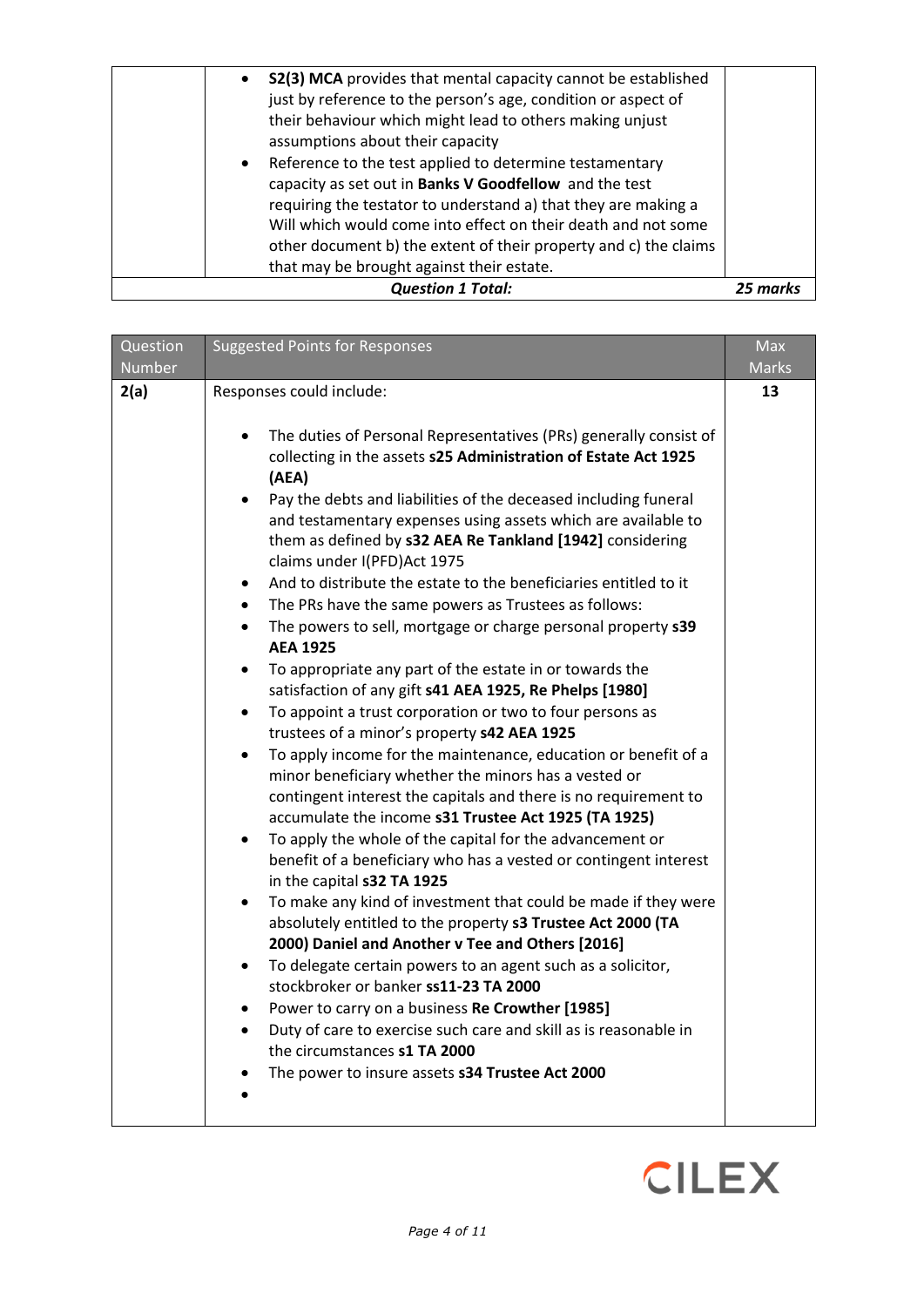| 2(b) | Responses should include:                                                                                                                                                                                                                                                                                                                                                                                                                                                                                                                                                                                                                                                                                                                                                                                                                                                                                                                                                                                                                | 12       |
|------|------------------------------------------------------------------------------------------------------------------------------------------------------------------------------------------------------------------------------------------------------------------------------------------------------------------------------------------------------------------------------------------------------------------------------------------------------------------------------------------------------------------------------------------------------------------------------------------------------------------------------------------------------------------------------------------------------------------------------------------------------------------------------------------------------------------------------------------------------------------------------------------------------------------------------------------------------------------------------------------------------------------------------------------|----------|
|      | The PRS must take reasonable steps to ascertain the debts<br>payable by the estate as failure to do so could render them<br>personally liable<br>Reference to the three types of liability as follows:<br>Misappropriation of estate assets where the PR uses the assets<br>for their personal use Re Morgan [1881]<br>Maladministration for example applying estate assets in the<br>incorrect order or incurring unreasonable expense or wasting<br>assets<br>Failure to safeguard assets for example failing to insure property<br>In order to gain protection from the claims of creditors or<br>beneficiaries of which they may not be aware of, PR's must<br>advertise in the way set out in s27 TA 1925 which requires an<br>advert be placed in the London Gazette and local newspapers to<br>where the testator lived Re Benjamin [1902]<br>The Will may contain a clause restricting the liability of the PRs<br>to wilful wrongdoing Re Armitage v Nurse [1998]<br>Reference to relief under s61 ta 1925 granted by the court |          |
|      | <b>Question 2 Total:</b>                                                                                                                                                                                                                                                                                                                                                                                                                                                                                                                                                                                                                                                                                                                                                                                                                                                                                                                                                                                                                 | 25 marks |

| Question<br><b>Suggested Points for Responses</b><br>Number<br><b>Marks</b>                                                                                                                                                                                                                                                                                                                                                                                                                                                                                                                                                                                                                                                                                                                                                                                                                                                                                                                                                                                                                                                                                                                                                                                    |  |
|----------------------------------------------------------------------------------------------------------------------------------------------------------------------------------------------------------------------------------------------------------------------------------------------------------------------------------------------------------------------------------------------------------------------------------------------------------------------------------------------------------------------------------------------------------------------------------------------------------------------------------------------------------------------------------------------------------------------------------------------------------------------------------------------------------------------------------------------------------------------------------------------------------------------------------------------------------------------------------------------------------------------------------------------------------------------------------------------------------------------------------------------------------------------------------------------------------------------------------------------------------------|--|
| 3<br>Responses could include:<br>25<br>Reference to the law of intestacy being found in AEA 1925 as<br>amended and the Intestates' Estates Act 1952 (IEA 1952) and<br><b>ITPA 2014</b><br>When a person dies wholly or partially intestate, their assets<br>become subject to a statutory trust under s33 AEA 1925<br>The PRs hold all the assets held under <b>s33 AEA 1925</b> on trust<br>with the power to sell<br>Subject to the payment of funeral expenses, and debts the PRs<br>must distribute the estate in accordance with s46 AEA 1925.<br>Reference to the surviving spouse or civil partner taking priority<br>$\bullet$<br>as a beneficiaries that any other family member<br>If the testator leaves a surviving spouse (SS) or civil partner (CP)<br>and no issue, then the SS or CP will inherit the whole estate on<br>the presumption that most testator's give priority to their<br>spouse or CP in their Wills reference to Law Commission Report<br>Discuss if this is fair and reasonable ie short marriage<br>s46(2A) AEA 1925 states the SS or CP must survive the testator<br>$\bullet$<br>by 28 days before they can inherit<br>If the testator dies leaving a SS or CP and where there is issue<br>then the SS or CP will inherit: |  |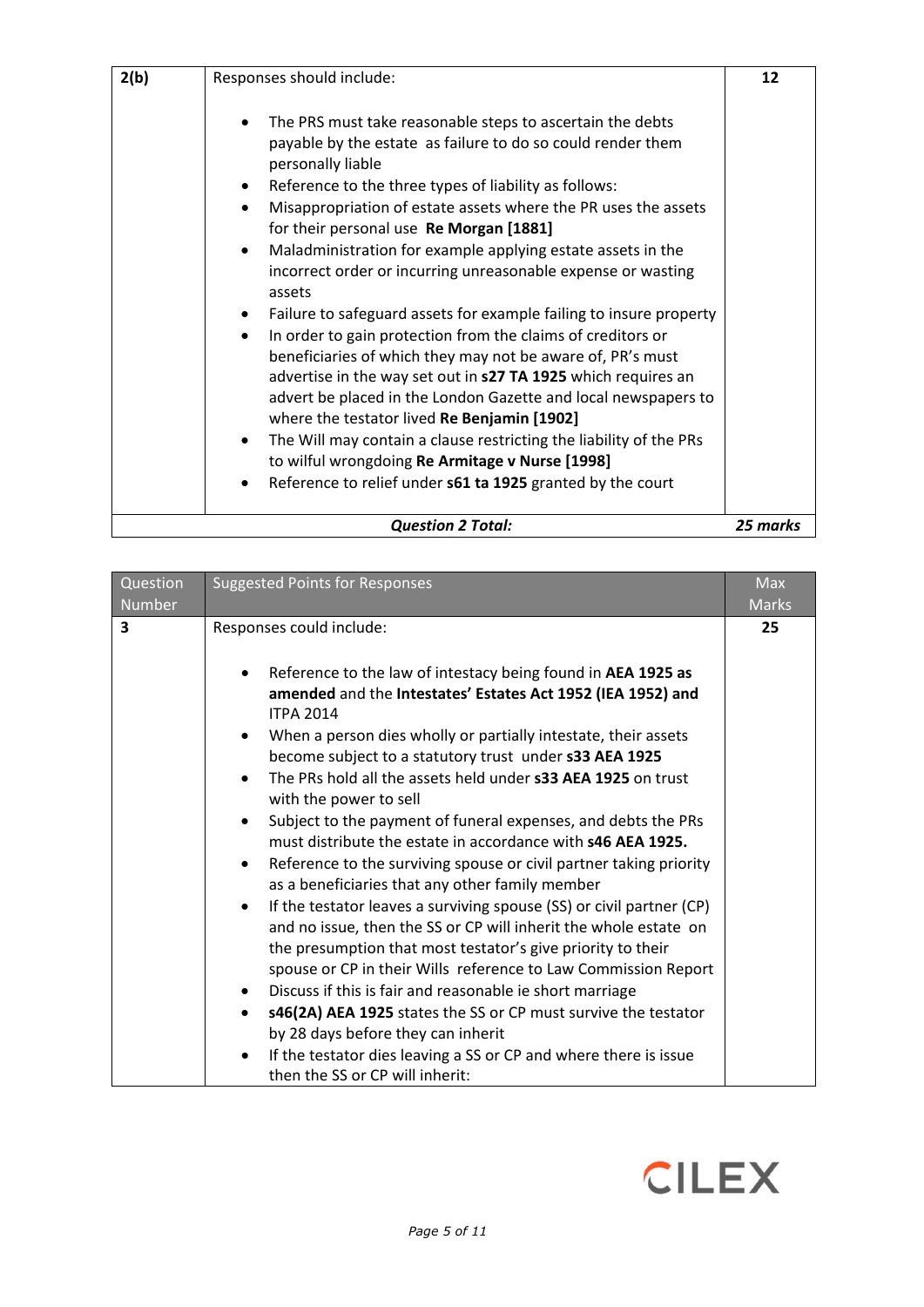| <b>Question 3 Total:</b>                                                                                                                                                                                                                                                                                                                                                                                                                                                 | 25 marks |
|--------------------------------------------------------------------------------------------------------------------------------------------------------------------------------------------------------------------------------------------------------------------------------------------------------------------------------------------------------------------------------------------------------------------------------------------------------------------------|----------|
| equality money may need to be paid- issue will be extent to<br>which home is an asset of estate and money available to spouse<br>Reference to other cases include Kane v Radley-Kane and Others<br>$\bullet$<br>[1998], Re Collins [1975], Re Reynolds [1966], Re Crispin's Will<br>Trust [1974]<br>Reasoned conclusion                                                                                                                                                  |          |
| A statutory legacy of £270,000 plus interest<br>$\bullet$<br>One half of the residue the other half passes to the issue of the<br>testator<br>Discuss provisions in relation to the family home- passing by<br>$\bullet$<br>survivorship if held as joint tenants but if in sole name of<br>testator or as tenants in common, there is a right to<br>appropriate family home within 12 months of grant of<br>representation home will be valued at date of appropriation |          |
| All of the personal chattels of the testator as defined by $s55(x)$<br>$\bullet$<br>AEA 1925 Discuss the definition of this Business assets and Re<br><b>McCulloch</b>                                                                                                                                                                                                                                                                                                   |          |

| Question<br>Number | <b>Suggested Points for Responses</b>                                                                                                                                                                                                                                                                                                                                                                                                                                                                                                                                                                                                                                                                                                                                                                                                                                                                                                                                                          | <b>Max</b><br>Marks |
|--------------------|------------------------------------------------------------------------------------------------------------------------------------------------------------------------------------------------------------------------------------------------------------------------------------------------------------------------------------------------------------------------------------------------------------------------------------------------------------------------------------------------------------------------------------------------------------------------------------------------------------------------------------------------------------------------------------------------------------------------------------------------------------------------------------------------------------------------------------------------------------------------------------------------------------------------------------------------------------------------------------------------|---------------------|
| 4                  | Responses should include:<br>Express revocation s20 Wills Act 1837 (WA)<br>٠<br>Merely describing a document as the last Will does not<br>$\bullet$<br>constitute express revocation Kitcat v King [1930]<br>The revocation does not have to be in the Will but can appear in<br>$\bullet$<br>a separate document Re Durance [1872]<br>Destruction of the physical Will does not always result in it being<br>$\bullet$<br>revoked especially if it was destroyed by accident (eg in a house<br>fire or accidental damage) Re Booth [1926]<br>Reference to s20 WA and the requirements that must be<br>$\bullet$<br>fulfilled for a Will to be revoked by destruction:<br>The Will must be destroyed by burning, tearing or otherwise<br>$\bullet$<br>destroying Cheese v Lovejoy [1877]<br>By the testator or in the presence of the testator and by their<br>$\bullet$<br>direction In the Goods of Dadds [1857]<br>Crossing out of the testator's and witnesses' signature can<br>$\bullet$ | 25                  |
|                    | constitute destruction In The Estate of Adams [1990]<br>The intention to revoke must be present when destruction<br>$\bullet$<br>takes place although intention is presumed if there is no<br>evidence of actual intention (eg Will sent to client by solicitor to<br>revoke) Gill v Gill [1909]<br>The testator must have the same mental capacity at the time of<br>revoking the Will as when they first made it Brunt v Brunt<br>[1873]<br>Reference to presumption as to revocation if the Will was found<br>in a mutilated condition whilst in the testator's possession                                                                                                                                                                                                                                                                                                                                                                                                                  |                     |

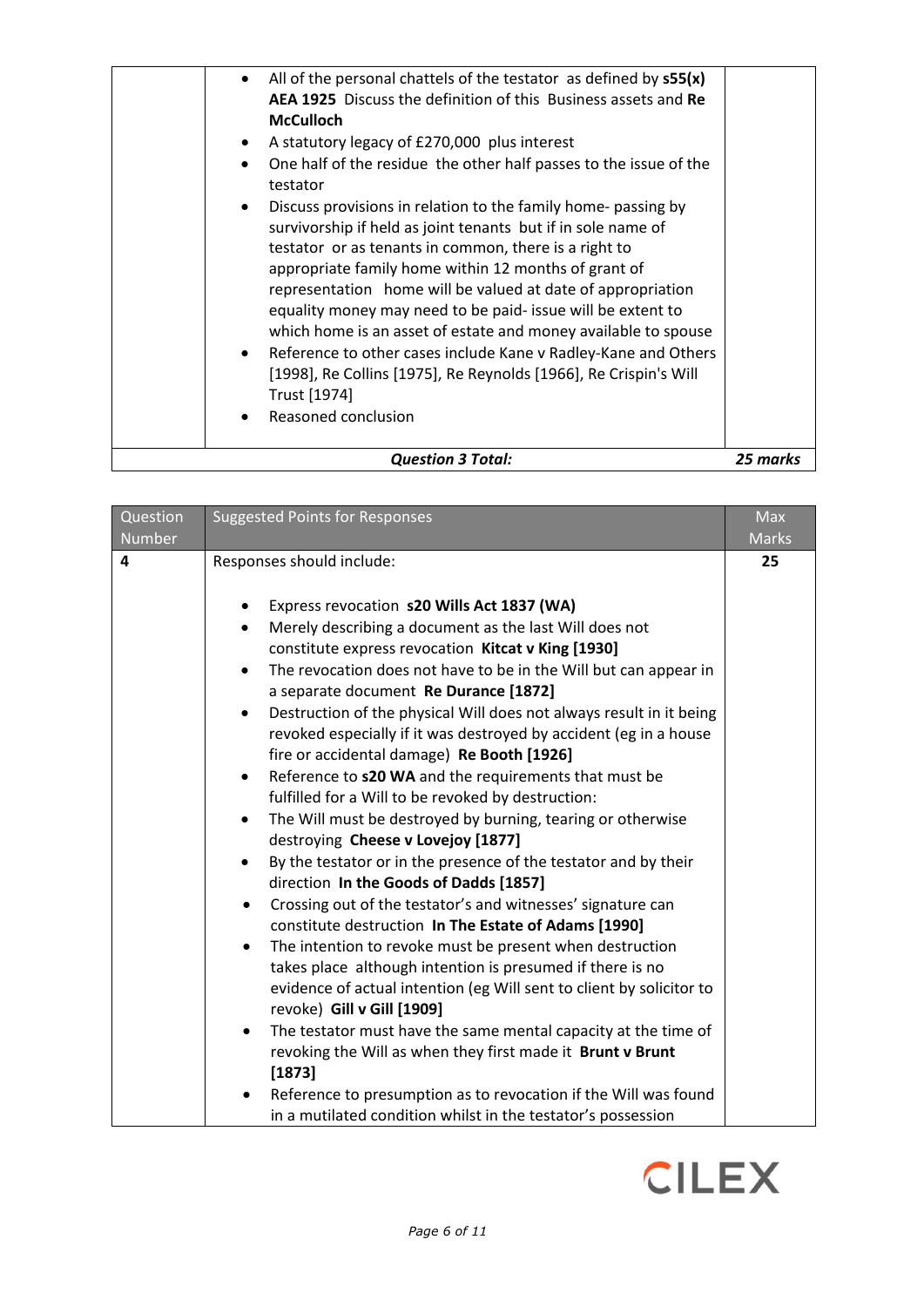|           | <b>Question 4 Total:</b>                                         | 25 marks |
|-----------|------------------------------------------------------------------|----------|
| ٠         | Reasoned conclusion                                              |          |
|           | not revoking a Will Re Sinclair [1985]                           |          |
| $\bullet$ | Reference to divorce, nullity & dissolution of civil partnership |          |
|           | v Despallieres [2009]                                            |          |
|           | someone else then the Will shall be revoked Court and Others     |          |
| $\bullet$ | But if marriage does not take place with the person named but    |          |
|           | or civil partnership s18(3) & s18(4) WA 1837                     |          |
| $\bullet$ | to overcome this Wills can be made in expectation of marriage    |          |
|           | and civil partnership Marriage (Same Sex Couples) Act 2013       |          |
|           | amended by s18 Administration of Justices Act 1982 (AJA 1982)    |          |
| $\bullet$ | Reference to a Will being revoked on marriage s18 WA 1837 as     |          |
|           | v Philips [1836]                                                 |          |
|           | possession of the testator but cannot be found at death Welch    |          |
|           | Lambell v Lambell [1831] or the Will was known to be in the      |          |

## **SECTION B**

| Question<br>Number | <b>Suggested Points for Responses</b>                                                                                                                                                                                                                                                                                                                                                                                                                                                                                                                                                                                                                                                                                                                                                                                  | <b>Max</b><br><b>Marks</b> |
|--------------------|------------------------------------------------------------------------------------------------------------------------------------------------------------------------------------------------------------------------------------------------------------------------------------------------------------------------------------------------------------------------------------------------------------------------------------------------------------------------------------------------------------------------------------------------------------------------------------------------------------------------------------------------------------------------------------------------------------------------------------------------------------------------------------------------------------------------|----------------------------|
| 1(a)               | Responses should include:<br>Identifying that the appointment of Raymond as sole executor<br>failed because he died before Faye<br>The type of grant available to Yvonne is called Letters of<br>$\bullet$<br>Administration (with Will annexed)<br>And that in the absence of a substitute executor, application<br>$\bullet$<br>must be made for administration of the estate with will<br>annexed<br>The order of entitlement to make the application is set out in<br>$\bullet$<br>r20 Non-Contentious Probate Rules 1987 (NCPR 1987)<br>Residuary beneficiaries are entitled to take out the grant of<br>representation and in this case that would be Yvonne she is<br>referred to as an Administrator<br>Reasoned conclusion                                                                                    | 5                          |
| 1(b)               | Responses should include:<br>Identifying the gifts as specific legacies pecuniary legacies and<br>$\bullet$<br>residuary legacies and that income and interest (ie rental)<br>income is payable to the beneficiary from the date of death<br>Clause 1. This is a specific gift which is defined as a particular<br>$\bullet$<br>existing item from the assets belonging to the deceased<br>Bothamley v Sherson [1875] the gift fails due to ademption<br>because it was subject to a contract for sale Re Sweeting<br>(Deceased) [1988] Lawes v Bennett [1785] the property will be<br>subject to the sale and on completion the net proceeds of sale<br>will pass under clause 5.<br>Clause 2. This is a specific gift which on the face of it lapsed<br>because Elizabeth predeceased Faye s33 WA overrides this and | 13                         |

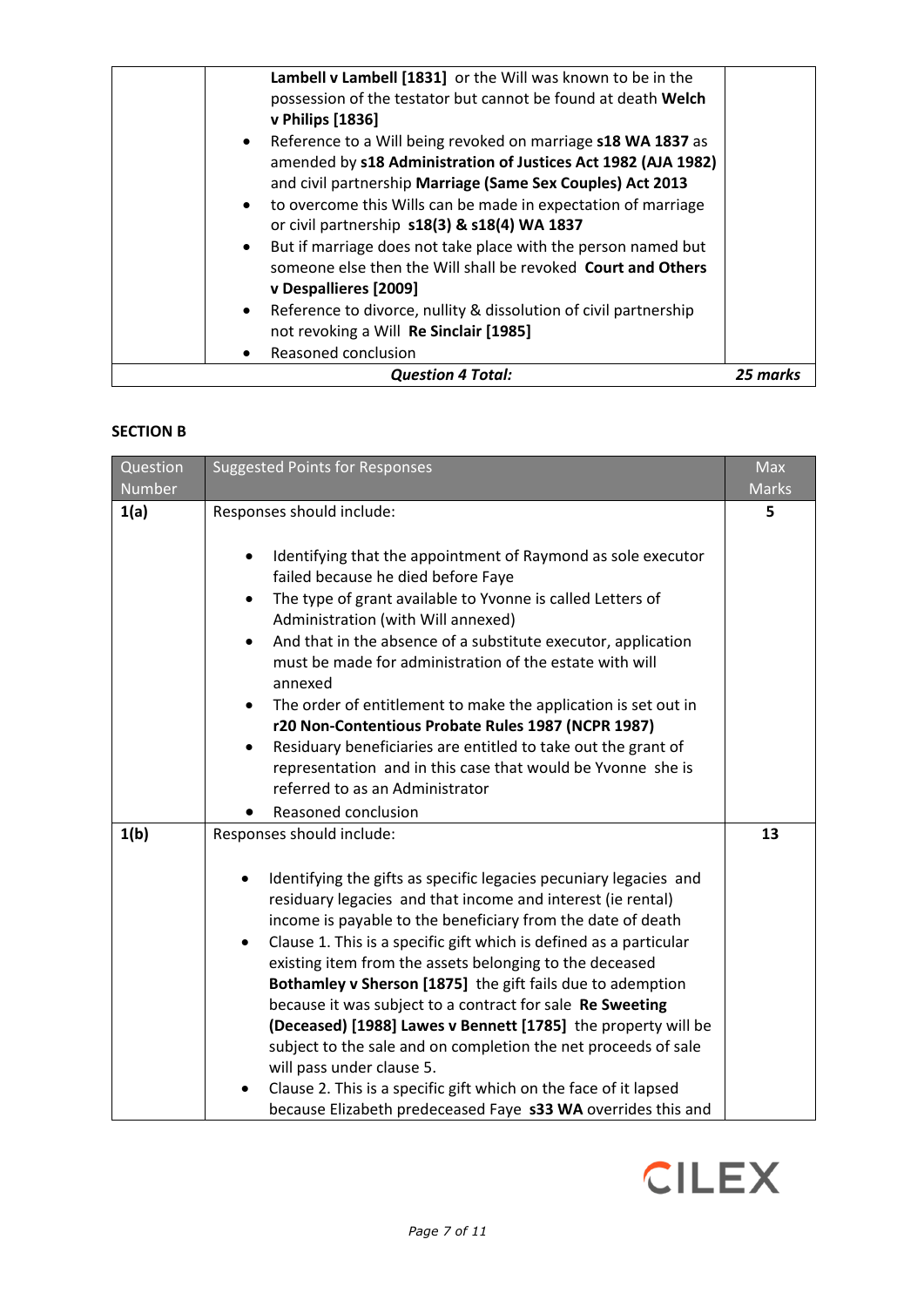|      | the gift will pass to Elizabeth's daughter Nina instead provided                                               |   |
|------|----------------------------------------------------------------------------------------------------------------|---|
|      | there is no contrary intention in the Will reference to Rainbird v                                             |   |
|      | <b>Smith [2012]</b>                                                                                            |   |
|      | Clause 3. The gifts of the rings are a specific legacy the gift of<br>٠                                        |   |
|      | the wedding ring to Mary is valid the gift of the engagement                                                   |   |
|      | ring fails for ademption because it did not form part of Faye's                                                |   |
|      | estate at the date of her death                                                                                |   |
|      | Clause 4. This is a pecuniary legacy the alteration was made<br>$\bullet$                                      |   |
|      | after the Will was executed and therefore s21 WA applied                                                       |   |
|      | whereby no alteration to a Will is valid after the Will has been                                               |   |
|      | executed unless it was done at the same time the Will was                                                      |   |
|      | executed such alterations should be initialled by the testator                                                 |   |
|      | and the two witnesses In the Goods of Blewitt [1880] the                                                       |   |
|      | original figure was not obliterated and so can still be ascertained                                            |   |
|      | Faye's amendment to the gift to William is not valid the gift to                                               |   |
|      | William remains as £10,000                                                                                     |   |
|      | Clause 5. The gift of the residue of the estate to Raymond lapses<br>$\bullet$                                 |   |
|      | because he did not survive Faye Elizabeth's share of the estate<br>will pass to her daughter Nina under s33 WA |   |
|      |                                                                                                                |   |
|      | Reasoned conclusion                                                                                            |   |
| 1(c) | Responses should include:                                                                                      | 7 |
|      |                                                                                                                |   |
|      | Identifying that the estate is not insolvent s421 Insolvency Act<br>٠                                          |   |
|      | 1986 (IA)                                                                                                      |   |
|      | Faye's debts are paid in order of priority secured debts first<br>then unsecured debts                         |   |
|      | Identifying that the equity release is a secured debt of the<br>$\bullet$                                      |   |
|      | estate and subject to s35 Administration of Estate act 1925                                                    |   |
|      |                                                                                                                |   |
|      |                                                                                                                |   |
|      | (AEA) in that the gift to Yvonne is subject to her taking in the                                               |   |
|      | mortgage subject to contrary intention as stipulated in the Will                                               |   |
|      | and therefore the gift is free of the equity release which is                                                  |   |
|      | payable out of the residue of the estate however as established                                                |   |
|      | in Q1(b) the gift lapses                                                                                       |   |
|      | After the payment of the equity release, Faye's other unsecured                                                |   |
|      | debts (care fees and overpayment of pension) can be paid out<br>of residue                                     |   |
|      | Reference to case law Re James [1947] or Re Gordon or [1940]<br>$\bullet$                                      |   |
|      | Re Kempthorne [1930]                                                                                           |   |
|      | Reasoned conclusion                                                                                            |   |

| Question<br>Number | <b>Suggested Points for Responses</b>                                                                                                                                                                                                                                                                                   | <b>Max</b><br><b>Marks</b> |
|--------------------|-------------------------------------------------------------------------------------------------------------------------------------------------------------------------------------------------------------------------------------------------------------------------------------------------------------------------|----------------------------|
| 2                  | Responses should include:<br>The court will look at what George meant to do when he made<br>$\bullet$<br>his will in light of the actual words used Perrin v Morgan [1943]<br>In contrast however Marley v Rawlings [2014] the court took a<br>$\bullet$<br>different approach and viewed the Will in the same way as a | 25                         |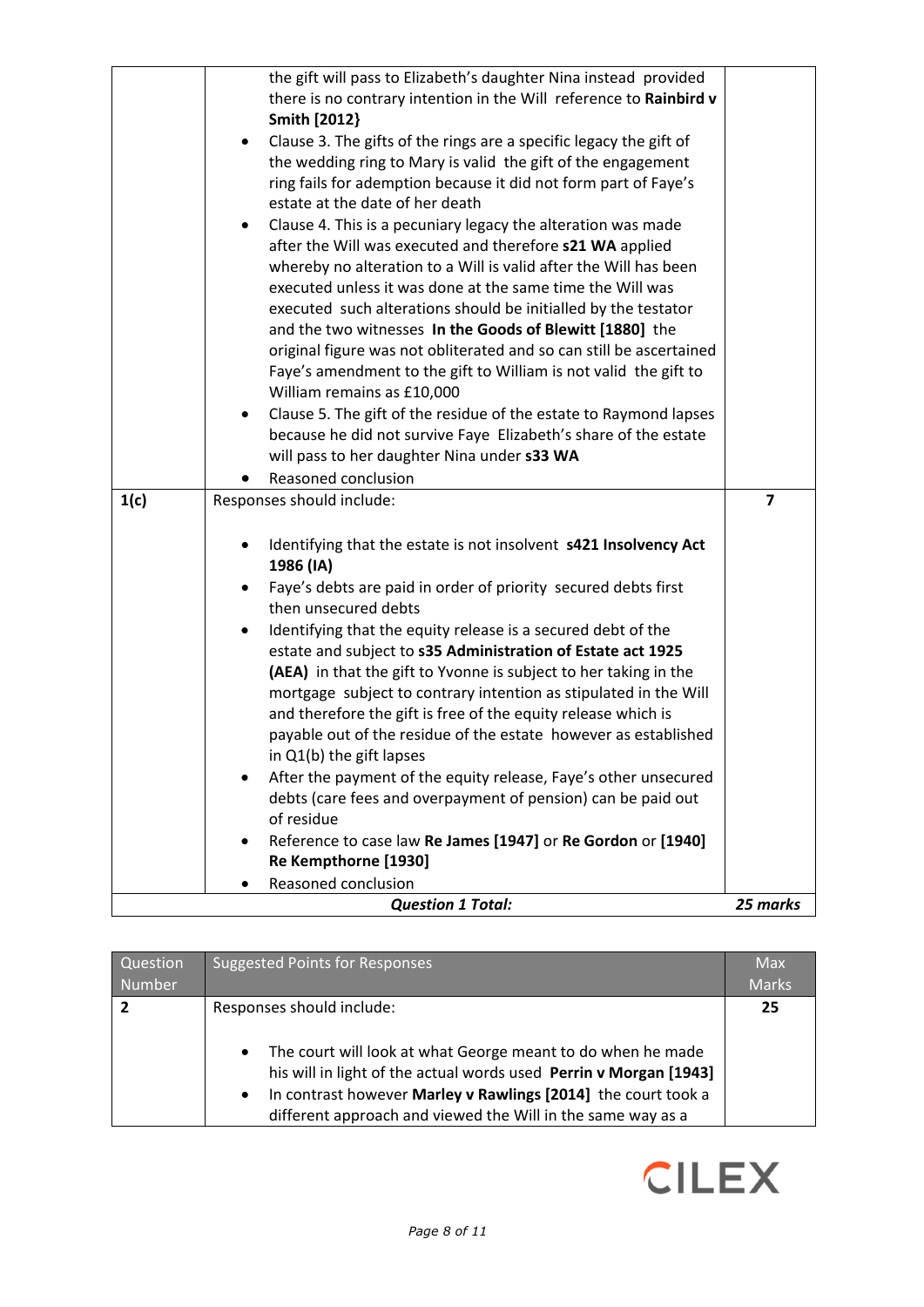| clause 3 meant Brian alone<br>A reasoned conclusion<br><b>Question 2 Total:</b>                                                          | 25 marks |
|------------------------------------------------------------------------------------------------------------------------------------------|----------|
|                                                                                                                                          |          |
|                                                                                                                                          |          |
|                                                                                                                                          |          |
| George has left (to) to decide whether reference to 'my son' in                                                                          |          |
| regarding Peter and look at the reasons set out in the letter                                                                            |          |
| [2012] in George's case the court will consider George's wishes                                                                          |          |
| Williams [1985] Tyrell v Tyrell [2002] Spurling v Broadhurst                                                                             |          |
| reference to these cases when the section was applied Re                                                                                 |          |
| evidence to resolve a patent ambiguity s21(b) AJA 1982 with                                                                              |          |
| However, <b>s21 AJA 1982</b> allows the court to now use such                                                                            |          |
| into account Re Jackson [1933]                                                                                                           |          |
| gift of 54 Queensway to 'my son' such evidence will be taken                                                                             |          |
| per the armchair rule and if there is ambiguity for example the                                                                          |          |
| circumstances where the court will allow extrinsic evidence as                                                                           |          |
| make s9 Wills Act 1837 redundant However, there are                                                                                      |          |
| discovering the testator's intention as this would effectively                                                                           |          |
| or the George's personal circumstances as a means of                                                                                     |          |
| As a general rule the court do not readily use extrinsic evidence,<br>that is evidence from outside of the Will such as letter of wishes |          |
| James's legal names is Oliver Charter v Charter [1874]                                                                                   |          |
| the gift to James Scott would be a deemed valid even though                                                                              |          |
| 'wife' in George's Will will include Tina Re Smalley [1929] and                                                                          |          |
| surrounded when he made his will in applying this the word                                                                               |          |
| armchair and consider the circumstances by which he was                                                                                  |          |
| which asks you to place yourself so to speak in the testator's                                                                           |          |
| the words of George's Will as set out in Boyes v Cook [1880]                                                                             |          |
| will apply the 'armchair rule' when using this way of interpreting                                                                       |          |
| Secondly the words are given a secondary meaning the court                                                                               |          |
| because he is a step grandson                                                                                                            |          |
| Adoption and Children Act 2002 (ACA 2002) but not Harry                                                                                  |          |
| (FLRA 1987) this would include Katherine and Oliver/James                                                                                |          |
| illegitimate grandchildren s19 Family Law Reform Act 1987                                                                                |          |
| will the use of grandchildren will include legitimate and                                                                                |          |
| Words are firstly given their grammatical meaning In George's<br>٠                                                                       |          |
| rules of construction                                                                                                                    |          |
| deduced only from the Will itself to assist the court adopts the                                                                         |          |
| The general principle is that the intention of the testator is<br>$\bullet$                                                              |          |
| as a whole and not just at the issue in hand                                                                                             |          |
| George and not make a Will itself The court will look at the Will                                                                        |          |
| The function of the court is to interpret the words used by<br>$\bullet$                                                                 |          |
| intended                                                                                                                                 |          |
| commercial contract and looked at what the testator actually                                                                             |          |

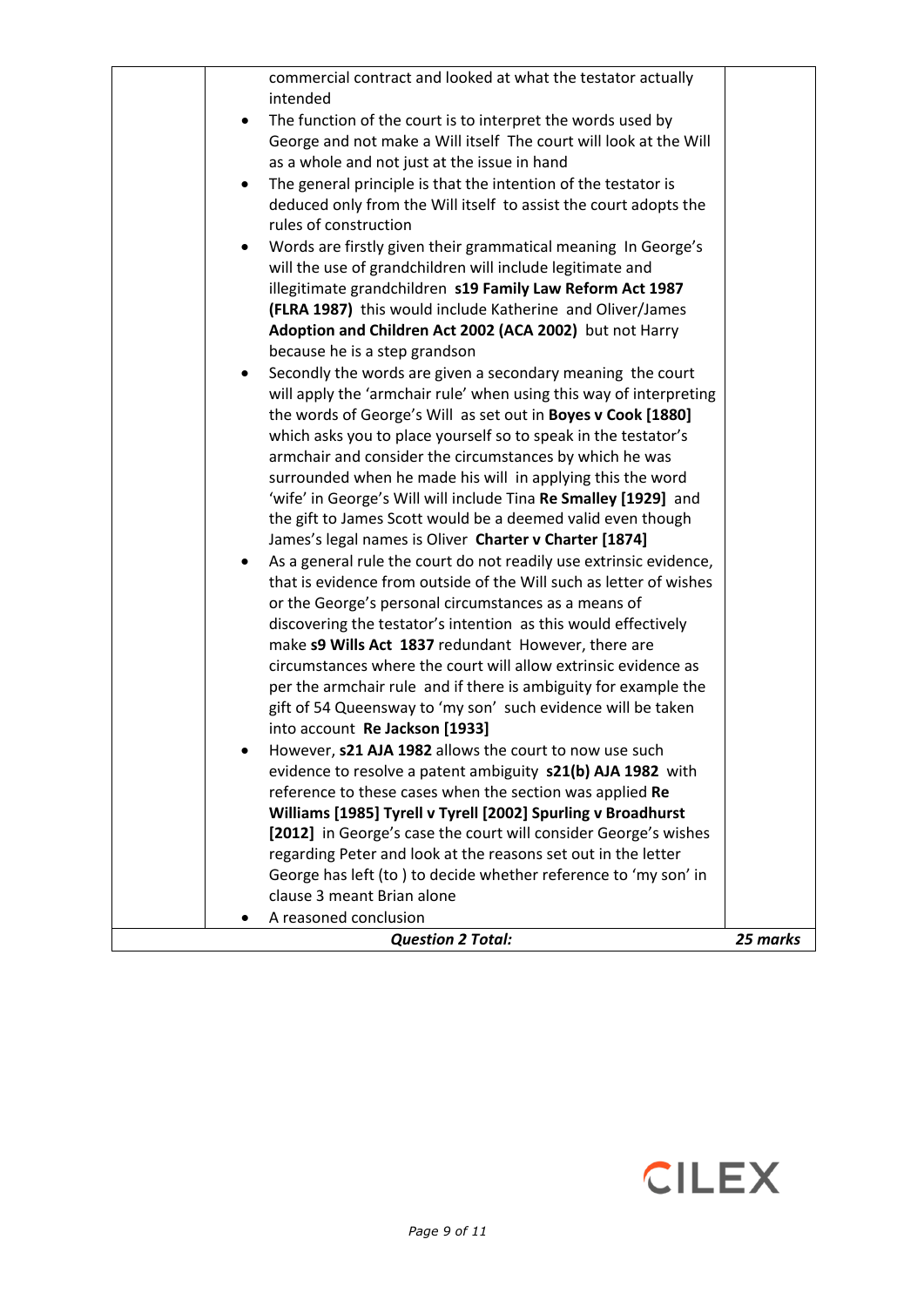| Question | <b>Suggested Points for Responses</b>                                                                                                                                                                                                                                                                                                                                                                                                                                                                                                                                                                                                                                                                                                                                                                                                                                                                                                                                                                                                                          | <b>Max</b>   |
|----------|----------------------------------------------------------------------------------------------------------------------------------------------------------------------------------------------------------------------------------------------------------------------------------------------------------------------------------------------------------------------------------------------------------------------------------------------------------------------------------------------------------------------------------------------------------------------------------------------------------------------------------------------------------------------------------------------------------------------------------------------------------------------------------------------------------------------------------------------------------------------------------------------------------------------------------------------------------------------------------------------------------------------------------------------------------------|--------------|
| Number   |                                                                                                                                                                                                                                                                                                                                                                                                                                                                                                                                                                                                                                                                                                                                                                                                                                                                                                                                                                                                                                                                | <b>Marks</b> |
| 3        | Responses should include:                                                                                                                                                                                                                                                                                                                                                                                                                                                                                                                                                                                                                                                                                                                                                                                                                                                                                                                                                                                                                                      | 25           |
|          | The Inheritance (Provision for Family and Dependants) Act<br>$\bullet$<br>1975 (1975 Act) allows the court to change the effect of a Will if<br>certain criteria are met<br>Vickie can bring a claim under the 1975 Act because<br>$\bullet$<br>1. Ursula has not made reasonable financial for Vickie<br>2. Ursula was domiciled in England at the date of her death<br>3. As a child Vickie is entitled to bring a claim under s1(c)<br>1975 Act<br>4. Although Vickie is an adult, Ursula had a moral duty to<br>provide for her Re Coventry [1979] Re Jennings [1994]<br>5. It was not Vickie's fault that the relationship between her<br>and Ursula broke down Re Nahajec (Deceased) [2017]<br>6. There is nothing to suggest Vickie would waste her award<br>as she will most likely use it towards herself and her son's<br>care<br>7. The size or Ursula's estate is significant to justify the claim<br>The court will consider whether Ursula has made reasonable<br>$\bullet$<br>financial provision for Vickie and in doing so will apply the two |              |
|          | stage process 1. Has the Will made reasonable financial<br>provision for Vickie, the answer is no and 2. What would<br>amount to reasonable financial provision for Vickie Ilott v<br><b>Mitson</b> [2015]<br>The court will also look at Vickie's financial resources and needs<br>$\bullet$<br>now and in the foreseeable future s3 1975 Act eg Vickie's                                                                                                                                                                                                                                                                                                                                                                                                                                                                                                                                                                                                                                                                                                     |              |
|          | earning capacity, income, social security benefits and can make<br>an order just to enable Vickie to buy a modest property<br><b>Graham v Murphy [1996]</b><br>The court will also consider the size of Ursula's estate s3(e)<br>1975 Act Re Fullard [1981]                                                                                                                                                                                                                                                                                                                                                                                                                                                                                                                                                                                                                                                                                                                                                                                                    |              |
|          | The court will most likely award Vickie with a share of Ursula's<br>estate because although Vickie was not financially dependant<br>on Ursula, the court consider how Vickie is likely to use the<br>money and the beneficial impact it would have on her life<br>Vickie can make an application under the 1975 Act before a<br>grant of probate has been issued s4 1975 Act as amended by                                                                                                                                                                                                                                                                                                                                                                                                                                                                                                                                                                                                                                                                     |              |
|          | Inheritance and Trustees Powers Act [2014] the application<br>must be issued within 6 months of the date the grant of probate<br>is issued<br>The court has the power to make a variety of orders eg<br>٠<br>periodical payments lump sums or transfers of property<br>Reasoned conclusion                                                                                                                                                                                                                                                                                                                                                                                                                                                                                                                                                                                                                                                                                                                                                                     |              |
|          | <b>Question 3 Total:</b>                                                                                                                                                                                                                                                                                                                                                                                                                                                                                                                                                                                                                                                                                                                                                                                                                                                                                                                                                                                                                                       | 25 marks     |